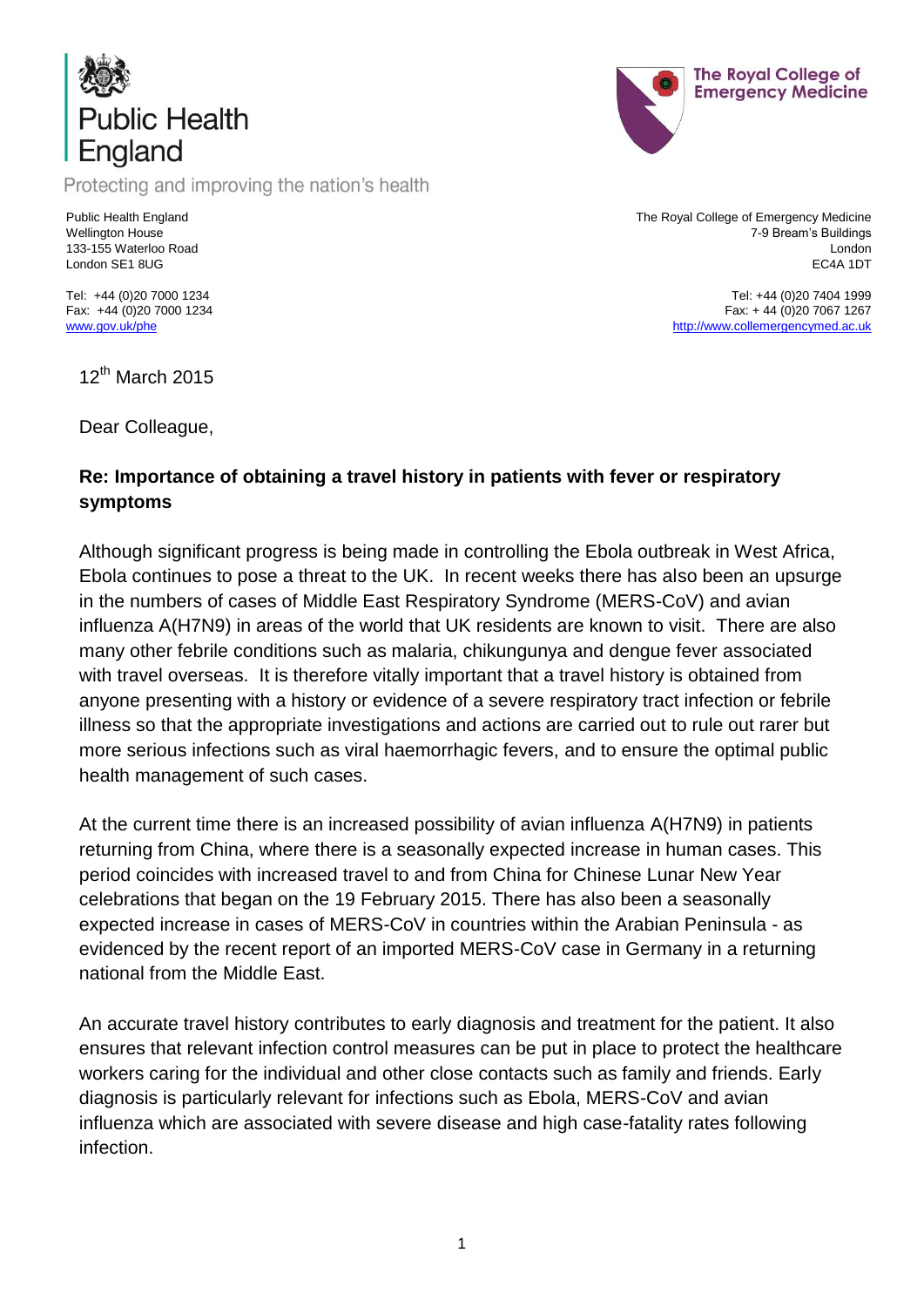The attached annex lists a number of resources that are available to assist you in diagnosing travel-associated infections, together with a summary of a number of new emerging infections that are currently circulating in parts of the world that UK residents are known to visit. I would like to use this opportunity to remind you of the importance of obtaining a full travel history (including dates, regions and purpose of travel) and encourage you to maintain a high level of suspicion for these infections in travellers returning from the affected areas.

Yours sincerely

Pul

**Professor Paul Cosford Director for Health Protection and Medical Director Public Health England**

Chiffog  $a$ 

**Dr Clifford Mann FRCP FCEM President The Royal College of Emergency Medicine**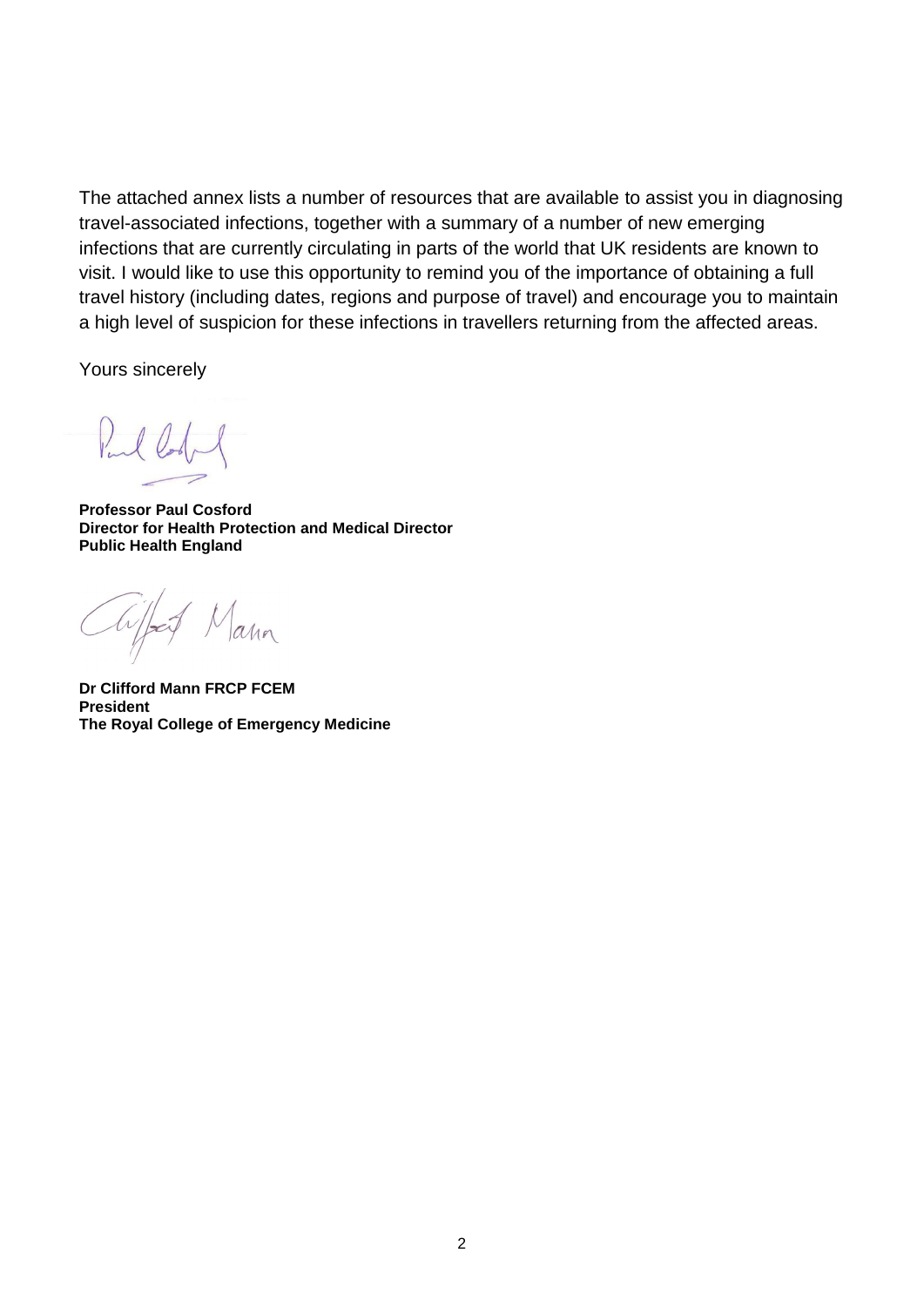## **Annex**

### **Diagnostic resources**

The [Imported Fever Service](https://www.gov.uk/imported-fever-service-ifs) (IFS), a joint partnership between PHE, the Royal Liverpool and Broad Green University Hospitals NHS Trust (Liverpool School of Tropical Medicine) and the University College London Hospitals NHS Foundation Trust (Hospital for Tropical Diseases), is a clinical advisory and specialist diagnostic service developed for medical professionals managing travellers who've returned to the UK with fever. It is available to hospital doctors for specialist advice 24/7 after discussion with a local microbiology, virology or infectious disease consultant. Call 0844 778 8990 for direct access to one of their on-call experts or see [the enquiries process and list of patient details](https://www.gov.uk/government/publications/imported-fever-service-referrals-process) you need before you access the IFS. Full travel and clinical history is required for an accurate diagnosis and advice on management.

The [Malaria Reference Laboratory \(MRL\),](https://www.gov.uk/mrl-reference-diagnostic-and-advisory-services) based at the London School of Hygiene and Tropical Medicine, also provides reference and diagnostic parasitology of malaria, with surveillance of all imported malaria reported in the UK. A full travel history is essential to enable rapid diagnosis and appropriate treatment of this potentially fatal infection.

# **Emerging travel-associated infections of note and specialist guidance**

#### **Ebola virus disease**

Whilst the situation in West Africa has [improved significantly over the past few months,](https://www.gov.uk/government/publications/ebola-virus-disease-epidemiological-update) the outbreak of Ebola virus disease (EVD) continues, and clinicians should be aware of the possibility of EVD in travellers returning to the UK from Guinea, Sierra Leone and Liberia. Screening at ports of entry to the UK continues, and there are special measures in place for returning healthcare workers.

Acute care guidance: [Identifying and managing patients who need assessment for Ebola](https://www.gov.uk/government/collections/ebola-virus-disease-clinical-management-and-guidance)  [virus disease](https://www.gov.uk/government/collections/ebola-virus-disease-clinical-management-and-guidance) 

Primary care guidance: **Identifying and managing patients who need assessment for Ebola** [virus disease](https://www.gov.uk/government/collections/ebola-virus-disease-clinical-management-and-guidance)

There is a suite of further guidance and supporting material for Ebola virus disease on the [PHE website.](https://www.gov.uk/government/collections/ebola-virus-disease-clinical-management-and-guidance)

Diagnostic tests for Ebola are carried out by [RIPL](https://www.gov.uk/government/collections/rare-and-imported-pathogens-laboratory-ripl) at PHE.

#### **Avian Influenza A(H7N9) in China**

Avian influenza A(H7N9) has caused over 500 human cases since 2013. Currently there is only limited evidence of human-to-human transmission, and most cases have contact with birds, particularly at live bird markets. The majority of cases have been reported from the Chinese mainland, but also from Hong-Kong and Taiwan. Cases have been imported to Malaysia and Canada.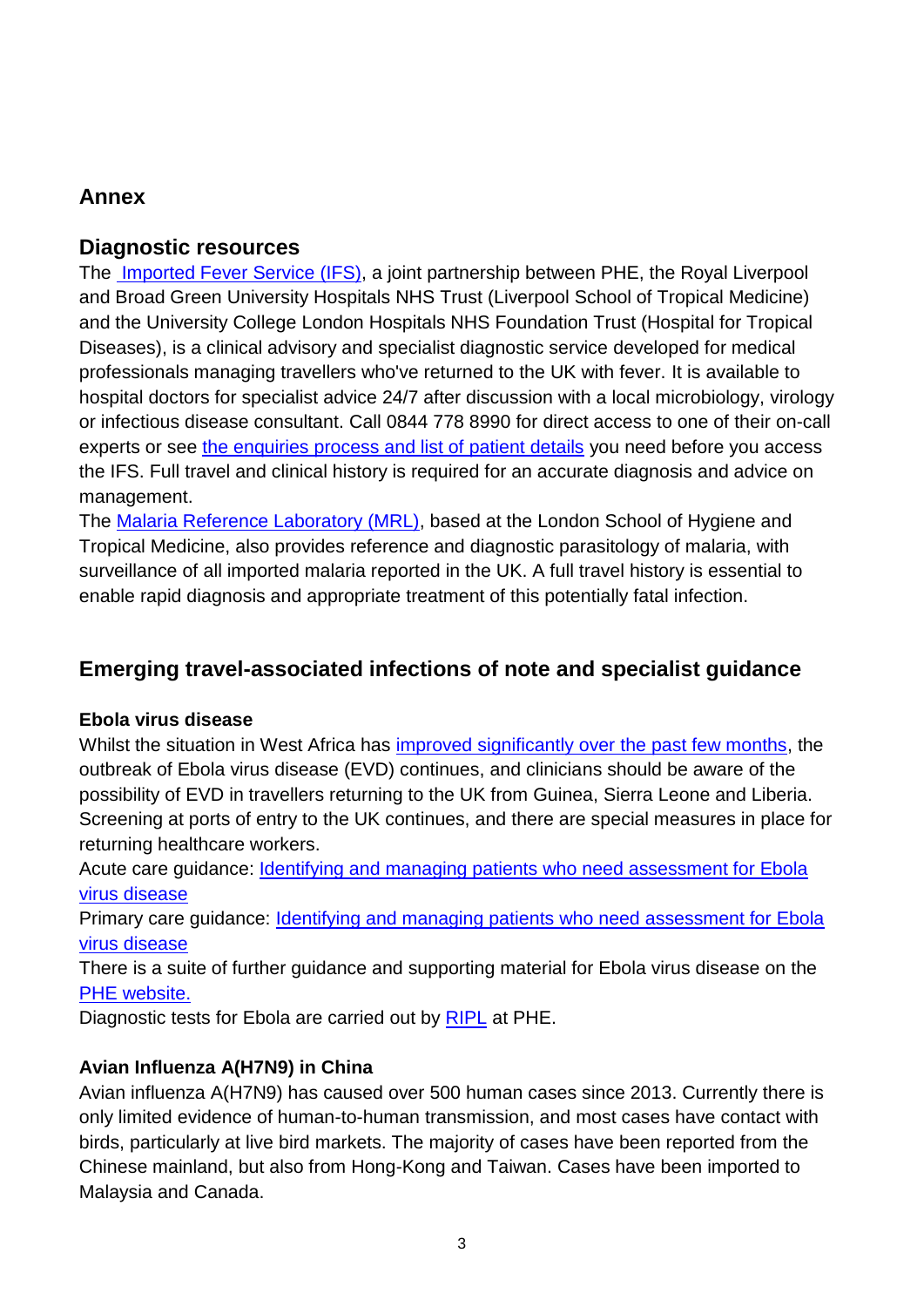Avian influenza A(H7N9) appears to show seasonality with peaks of human cases in January and February. This increase in cases coincides with a higher volume of travel to and from China for the Chinese Lunar New Year celebrations which began on the 19 February 2015. It is recommended that clinicians retain a heightened suspicion for avian influenza A(H7N9) in patients with a travel history to China during this period.

The [Public Health England Risk Assessment for A\(H7N9\)](https://www.gov.uk/government/publications/avian-influenza-a-h7n9-public-health-england-risk-assessment) contains further information.

The PHE guidance, [Investigation and Management of possible human cases of A\(H7N9\), in](https://www.gov.uk/government/publications/avian-influenza-guidance-and-algorithms-for-managing-human-cases)  [travellers returning to the UK](https://www.gov.uk/government/publications/avian-influenza-guidance-and-algorithms-for-managing-human-cases) provides advice on diagnosing and managing possible cases. PHE guidance for the initial assessment of possible case of MERS-CoV or avian influenza in [primary care.](https://www.gov.uk/government/collections/middle-east-respiratory-syndrome-coronavirus-mers-cov-clinical-management-and-guidance)

Contact the local PHE [Public Health Laboratory](https://www.gov.uk/government/collections/public-health-laboratories) for advice on arranging testing for H7N9.

For travel advice, see [NaTHNaC Clinical Update on A\(H7N9\).](http://www.nathnac.org/pro/clinical_updates/avian_flu_100215.htm)

Avian influenza A(H5N1) continues to cause human infection and [could be considered in](https://www.gov.uk/government/publications/avian-influenza-guidance-and-algorithms-for-managing-human-cases)  [anyone with a travel history and contact with poultry or a confirmed human case.](https://www.gov.uk/government/publications/avian-influenza-guidance-and-algorithms-for-managing-human-cases) During 2014/15 the majority of human cases have been reported from non-tourist areas of Egypt.

## **Middle East Respiratory Syndrome Coronavirus (MERS-CoV)**

Middle East Respiratory Syndrome Coronavirus (MERS-CoV) is a severe acute respiratory syndrome. There have been around 1000 cases of MERS-CoV reported since its discovery in 2012, the vast majority have occurred within the Arabian Peninsula, but cases have been exported to many countries worldwide. In 2012 and 2013 two cases arrived in the UK and were diagnosed with MERS-CoV, with two further cases occurring due to transmission to close contacts within the UK. In May 2014, two cases transited through Heathrow airport on their way to the USA

MERS-CoV has caused large healthcare associated outbreaks in the Middle East, highlighting the importance of maintaining strict infection control precautions during the assessment and treatment of possible cases.

The [Public Health England risk assessment](https://www.gov.uk/government/collections/middle-east-respiratory-syndrome-coronavirus-mers-cov-clinical-management-and-guidance) for MERS-CoV provides further information.

Guidance on [public health management and investigation of possible](https://www.gov.uk/government/collections/middle-east-respiratory-syndrome-coronavirus-mers-cov-clinical-management-and-guidance) cases of MERS-CoV. PHE guidance for the initial assessment of possible case of MERS-CoV or avian influenza in [primary care.](https://www.gov.uk/government/collections/middle-east-respiratory-syndrome-coronavirus-mers-cov-clinical-management-and-guidance)